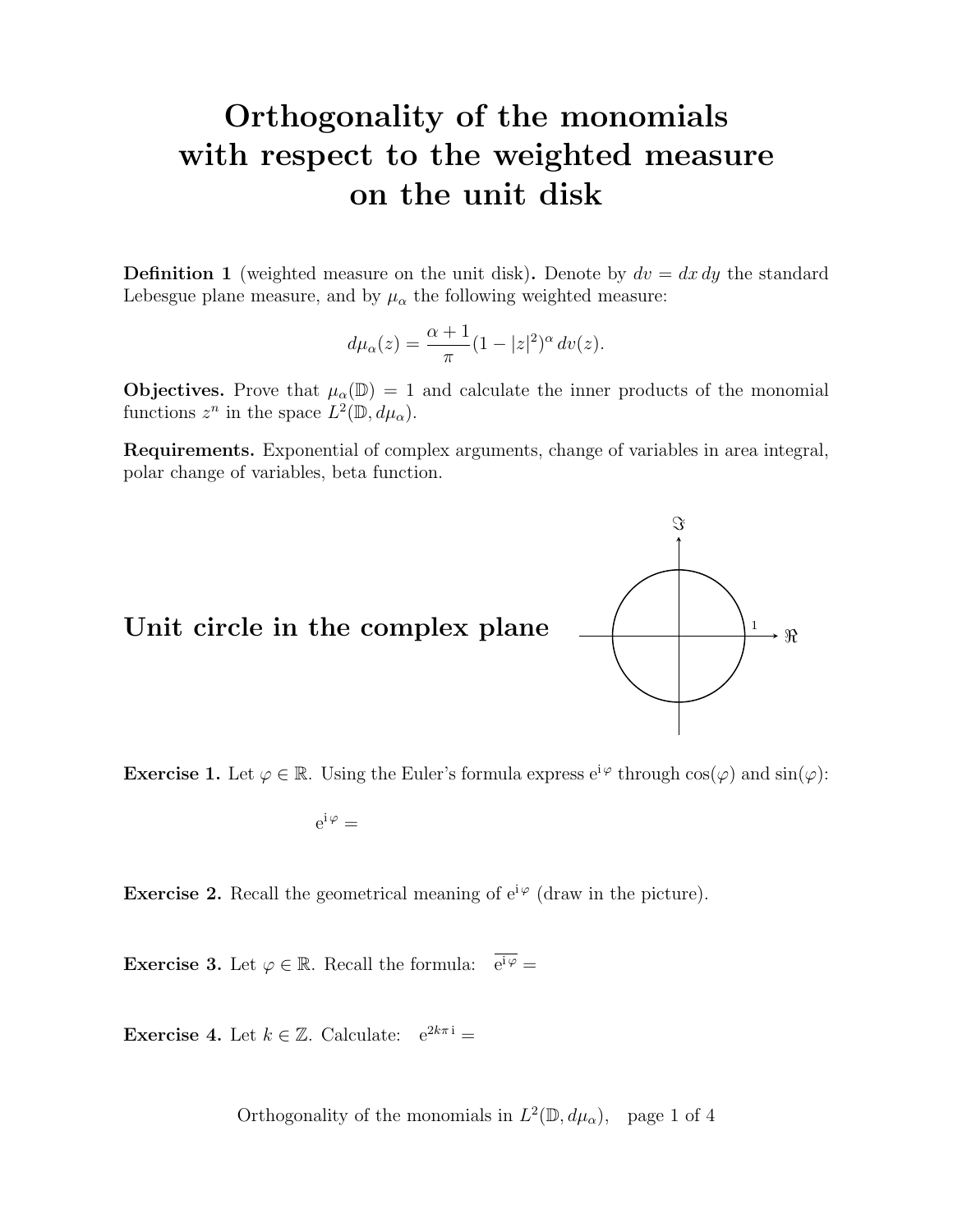#### Polar coordinates

Exercise 5. Consider the polar change of variables:

$$
\left[\begin{array}{c} x(r,\varphi) \\ y(r,\varphi) \end{array}\right] = \left[\begin{array}{c} r\cos(\varphi) \\ r\sin(\varphi) \end{array}\right].
$$

Calculate the Jacobian of the polar change of variables:

$$
\begin{vmatrix}\n\frac{\partial x}{\partial r} & \frac{\partial x}{\partial \varphi} \\
\frac{\partial y}{\partial r} & \frac{\partial y}{\partial \varphi}\n\end{vmatrix} =
$$

**Exercise 6.** Passing to the polar coordinates one must substitute  $dv(z) = dx dy$  by



**Exercise 7.** Let  $z = x + iy$ . Write the following expressions in terms of the polar coordinates:

 $z = \overline{z} = |z| = |z|^2 =$ 

Exercise 8. Write the weighted measure in the explicit manner and pass to the polar coordinates in the following integral (since  $f$  is a general function, it is not possible to calculate or simplify very much the integral):

$$
\int\limits_{\mathbb{D}} f(z) \, d\mu_{\alpha}(z) =
$$

**Exercise 9.** Prove that  $\mu_{\alpha}(\mathbb{D}) = 1$ :

$$
\mu_{\alpha}(\mathbb{D}) = \int_{\mathbb{D}} d\mu_{\alpha}(z) =
$$

Orthogonality of the monomials in  $L^2(\mathbb{D}, d\mu_\alpha)$ , page 2 of 4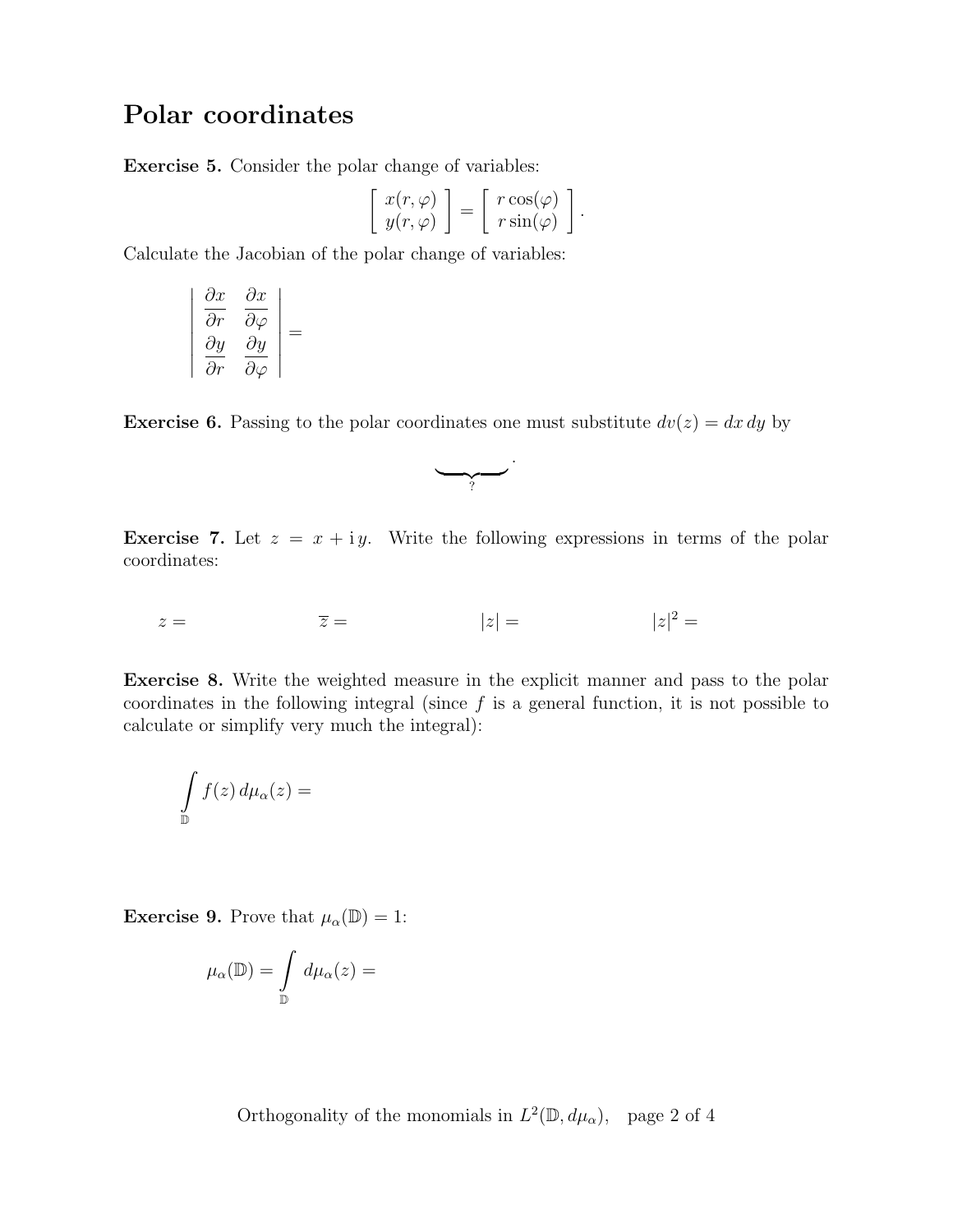#### Orthonormal Fourier basis in  $L^2([0,2\pi], \frac{dx}{2\pi})$  $\frac{dx}{2\pi}\Big)$

**Definition 2.** For each  $k \in \mathbb{Z}$ , denote by  $f_k : [0, 2\pi] \to \mathbb{C}$  the function defined by:  $f_k(\varphi) \coloneqq e^{k \, \mathrm{i} \, \varphi}$ .

**Exercise 10.** Let  $k \in \mathbb{Z}$ . Recall the formula for the derivative of  $f_k$ :

$$
f'_k(\varphi) =
$$

**Exercise 11.** Let  $k \in \mathbb{Z} \setminus \{0\}$ . Find an antiderivative of  $f_k$ :

$$
\left(\frac{\sigma}{\sigma^2}\right)' = e^{k i \varphi}.
$$

**Exercise 12.** Let  $k \in \mathbb{Z} \setminus \{0\}$ . Calculate the integral:

$$
\frac{1}{2\pi}\int\limits_{0}^{2\pi}f_{k}(\varphi)\,d\varphi=
$$

**Exercise 13.** Let  $k = 0$ . Calculate the integral:

$$
\frac{1}{2\pi}\int\limits_{0}^{2\pi}f_{k}(\varphi)\,d\varphi=
$$

**Exercise 14.** Let  $k \in \mathbb{Z}$ . Write a general formula:

$$
\frac{1}{2\pi}\int\limits_{0}^{2\pi}f_{k}(\varphi)\,d\varphi=
$$

**Exercise 15.** Let  $m, n \in \mathbb{Z}$ . Calculate the integral:

$$
\frac{1}{2\pi}\int\limits_{0}^{2\pi}f_m(x)\overline{f_n(x)}\,dx=
$$

Orthogonality of the monomials in  $L^2(\mathbb{D}, d\mu_\alpha)$ , page 3 of 4